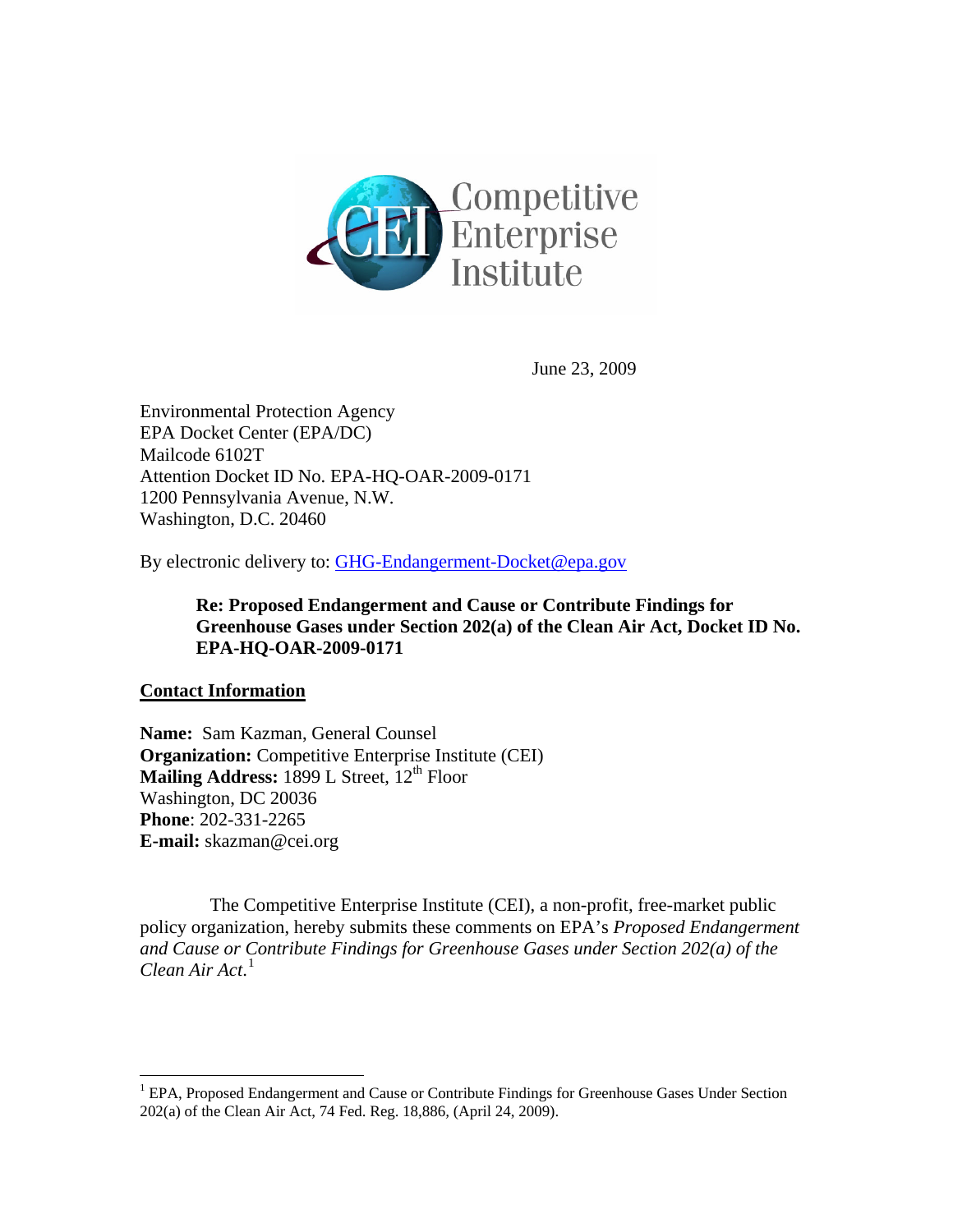CEI is submitting a set of four EPA emails, dated March 12-17, 2009, which indicate that a significant internal critique of EPA's position on Endangerment was essentially put under wraps and concealed. The study was barred from being circulated within EPA, it was never disclosed to the public, and it was not placed in the docket of this proceeding. The emails further show that the study was treated in this manner not because of any problem with its quality, but for political reasons.

 CEI hereby requests that EPA make this study public, place it into the docket, and either extend or reopen the comment period to allow public response to this new study. We also request that EPA publicly declare that it will engage in no reprisals against the author of the study, who has worked at EPA for over 35 years.

The emails, attached hereto, consist of the following:

1) a March 12 email from Al McGartland, Office Director of EPA's National Center for Environmental Economics (NCEE), to Alan Carlin, Senior Operations Research Analyst at NCEE, forbidding him from speaking to anyone outside NCEE on endangerment issues;

2) a March 16 email from Mr. Carlin to another NCEE economist, with a cc to Mr. McGartland and two other NCEE staffers, requesting that his study be forwarded to EPA's Office of Air and Radiation, which directs EPA's climate change program. The email notes the quantity of peer-reviewed references in the study, and defends its inclusion of new research as well. It states Mr. Carlin's view that *"the critical attribute of good science is its correspondence to observable data rather than where it appears in the technical literature."* It goes on to point out that the new studies *"explain much of the observational data that have been collected which cannot be explained by the IPCC models."* (Emphases added);

3) a March 17 email from Mr. McGartland to Mr. Carlin, stating that he will not forward Mr. Carlin's study. *"The time for such discussion of fundamental issues has passed for this round. The administrator and the administration has decided to move forward on endangerment, and your comments do not help the legal or policy case for this decision. …. I can only see one impact of your comments given where we are in the process, and that would be a very negative impact on our office."* (Emphasis added);

4) a second March 17 email from Mr. McGartland to Mr. Carlin, dated eight minutes later, stating " I don't want you to spend any additional EPA time on climate change."

Mr. McGartland's emails demonstrate that he was rejecting Mr. Carlin's study because its conclusions ran counter to EPA's proposed position. This raises several major issues.

**A. Incompleteness of the Rulemaking Record**: The end result of withholding Mr. Carlin's study was to taint the Endangerment Proceeding by denying the public access to important agency information. Court rulings have made it abundantly clear that a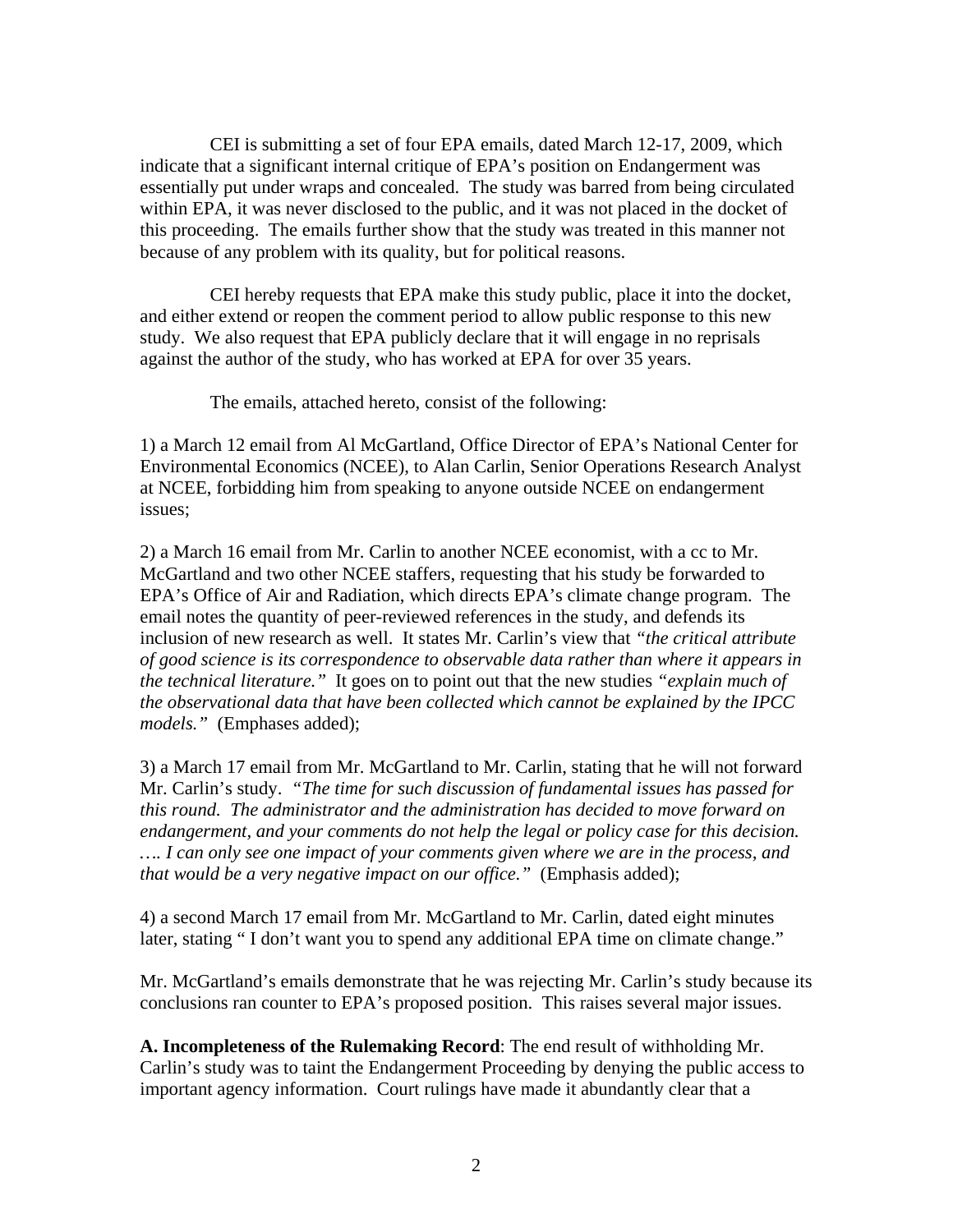rulemaking record should include both "the evidence relied upon [by the agency] and the evidence discarded." *Ethyl Corp. v. EPA*, 541 F.2d 1, 36 (D.C. Cir. 1976), *cert. denied*, 426 U.S. 941 (1976).

**B. Prejudgment of the Outcome of the Endangerment Proceeding**: The emails also suggest that EPA has prejudged the outcome of this proceeding, to the point where it arguably cannot be trusted to fairly evaluate the record before it. Courts have recognized "the danger that an agency, having reached a particular result, may become so committed to that result as to resist engaging in any genuine reconsideration of the issues." *Food Marketing Institute v. ICC*, 587 F.2d 1285, 1290 (D.C. Cir. 1978).

## **C. Violations of EPA's Commitment to Transparency and Scientific Honesty**:

Finally, the emails suggest that EPA's extensive pronouncements about transparency and scientific honesty may just be rhetoric. Shortly before assuming office, EPA Administrator Lisa Jackson declared: "As Administrator, I will ensure EPA's efforts to address the environmental crises of today are rooted in three fundamental values: sciencebased policies and programs, adherence to the rule of law, and overwhelming transparency." Jan. 23, 2009,

[http://yosemite.epa.gov/opa/admpress.nsf/d0cf6618525a9efb85257359003fb69d/2297c12](http://yosemite.epa.gov/opa/admpress.nsf/d0cf6618525a9efb85257359003fb69d/2297c12a9f4773d285257547006497d4!OpenDocument) [a9f4773d285257547006497d4!OpenDocument](http://yosemite.epa.gov/opa/admpress.nsf/d0cf6618525a9efb85257359003fb69d/2297c12a9f4773d285257547006497d4!OpenDocument). See also Administrator Jackson's April 23 Memo to EPA Employees, "Transparency in EPA's Operations". These follow the President's own January 21 memo to agency heads on "Transparency and Open Government". And in an April 27 speech to the National Academy of Sciences, the President declared that, "under my administration, the days of science taking a back seat to ideology are over."

Because of ideology, however, it was this back seat to which Mr. Carlin's study was relegated; more precisely, it was booted out of the car entirely.

For these reasons, we submit that EPA should immediately make Mr. Carlin's study public by entering it into the Endangerment docket, and that it should either extend or reopen the comment period in this proceeding to allow public responses to that study. It should do so, moreover, while publicly pledging that Mr. Carlin will suffer no adverse repercussions from agency personnel. Mr. Carlin is guilty of no wrongdoing, but the tenor of the emails described above suggests he may well have reason to fear reprisals.

Respectfully submitted,

 Sam Kazman, General Counsel Competitive Enterprise Institute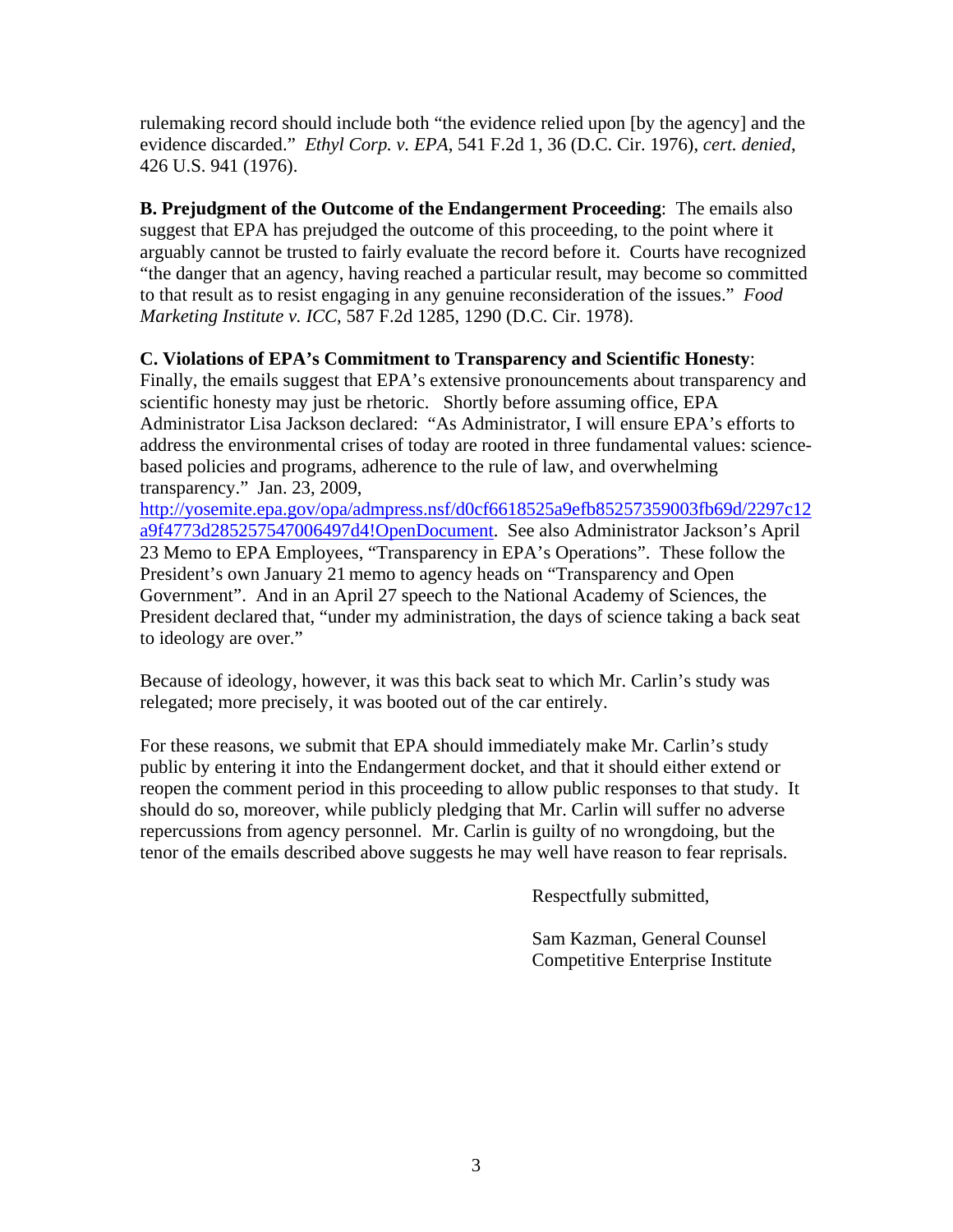

Re: endangerment 圖 Alan Carlin to: Al McGartland Cc: John Davidson

03/12/2009 04:08 PM

#### Agreed. Alan

| Al McGartland | In light of the tight schedule and the turn of events, please do not have any dire<br>03/12/2009 02:40:31 PM |
|---------------|--------------------------------------------------------------------------------------------------------------|
| From:         | AI McGartland/DC/USEPA/US                                                                                    |
| To:           | Alan Carlin/DC/USEPA/US@EPA, John Davidson/DC/USEPA/US@EPA                                                   |
| Cc:           | Chris Dockins/DC/USEPA/US@EPA, Steve Newbold/DC/USEPA/US@EPA                                                 |
| Date:         | 03/12/2009 02:40 PM                                                                                          |
| Subject:      | endangerment                                                                                                 |

In light of the tight schedule and the turn of events, please do not have any direct communication with anyone outside of NCEE on endangerment.<br>There should be no meetings, emails, written statements, phone calls etc. All and then to OAR.

Al McGartland, PhD. Director, National Center for Environmental Economics **US EPA** 1201 Pennsylvania Ave., N.W. Washington, D.C. 20460

202.566.2244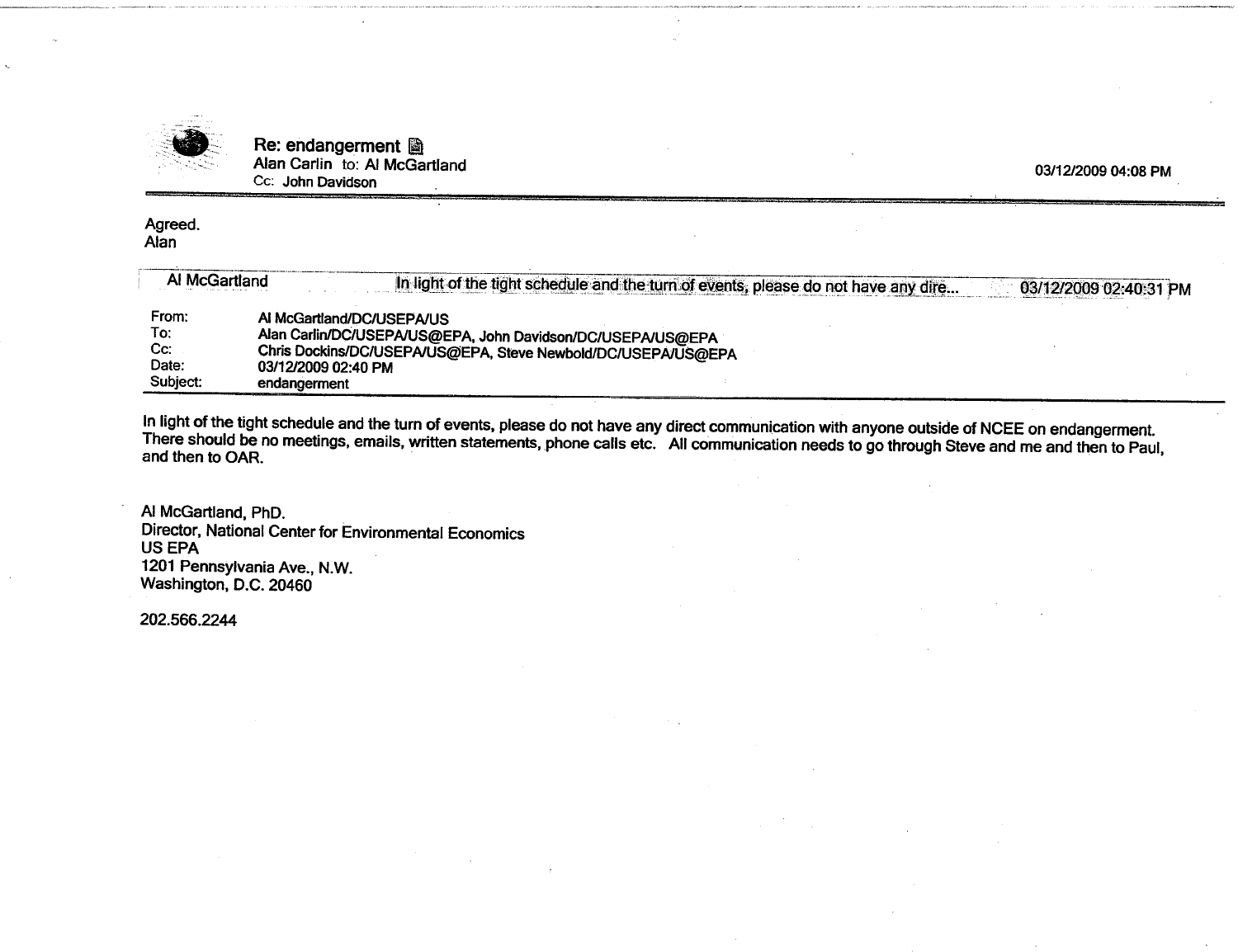

Fw: Comments on the Endangerment TSD Alan Carlin to: Steve Newbold Cc: Al McGartland, John Davidson, Chris Dockins

03/16/2009 03:55 PM

Steve.

I have not heard from AI as of now so presumably the decision is yours as we approach the COB deadline today.

Since Friday I have endeavored to respond to your concerns about the extent of the material in my comments that have not so far appeared in the peer-reviewed scientific literature and about the title page in the hope that you will change your decision as to forwarding my comments to Paul and

# 网生

then hopefully onto OAR. I am attaching a revised copy Endangerment comments v7b.doc with some improvements in the list of references and the title page changes you requested. I have not had time to improve the formatting, however. I would like to note, however, that by my rough count roughly two-thirds of my references are to peer-reviewed publications. It is also my view that the critical attribute of good science is its correspondence to observable data rather than where it appears in the technical literature. I believe my comments are valid, significant, and contain references to significant new research since the cut-off for IPCC and CCSP inputs. They are significant because they present information critical to the justification (or lack thereof) for the proposed endangerment finding. They are valid because they explain much of the observational data that have been collected which cannot be explained by the IPCC models.

There is still time to submit my comments to Paul and I urge you to do so.

Alan

----- Forwarded by Alan Carlin/DC/USEPA/US on 03/16/2009 03:04 PM -----

| From:    | Alan Carlin/DC/USEPA/US                  |
|----------|------------------------------------------|
| To:      | Steve Newbold/DC/USEPA/US@EPA            |
| Cc:      | John Davidson/DC/USFPA/I ISMFPA          |
| Date:    | 03/13/2009 10:49 AM                      |
| Subject: | Re: Fw: Comments on the Endangerment TSD |

#### Hi Steve.

The authorship is clearly indicated on the last page. Actually, much of the non-observational material (ie, statements that do not involve direct interpretation of existing data) is actually in peer-reviewed literature somewhere and I have tried to reference everything. If it is not going anywhere, I will postpone changing the cover, although this is easily done. Alan

| Steve Newbold | Alan, At the moment I am working on combining John's and my comments into |
|---------------|---------------------------------------------------------------------------|
|               |                                                                           |
|               |                                                                           |
|               |                                                                           |
|               |                                                                           |
|               |                                                                           |
|               |                                                                           |
|               |                                                                           |
|               |                                                                           |
|               |                                                                           |
|               |                                                                           |
|               |                                                                           |
|               |                                                                           |
|               |                                                                           |
|               |                                                                           |
|               |                                                                           |
|               | 03/13/2009 10:28:46 AM                                                    |
|               |                                                                           |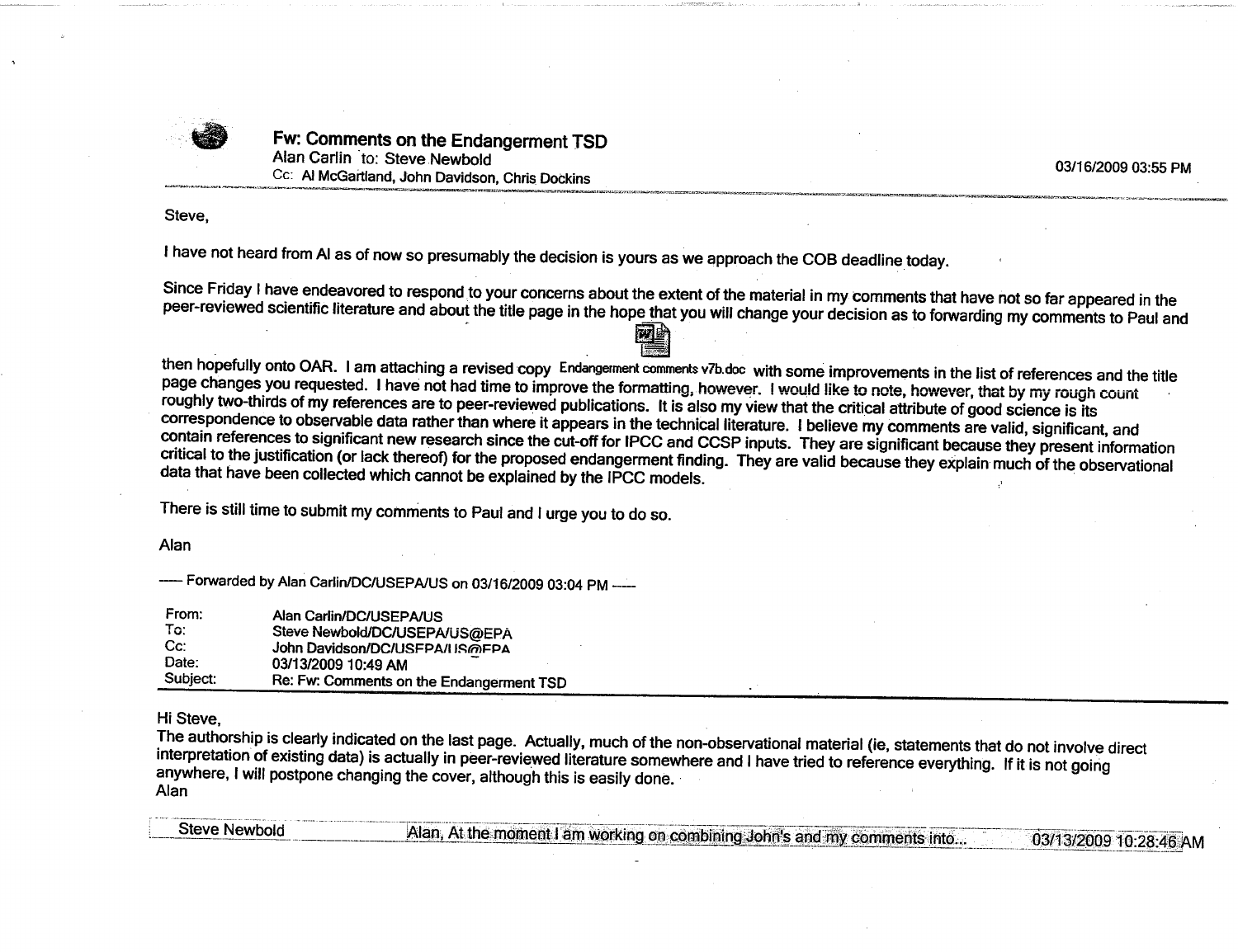

Re: endangerment comments??? Al McGartland to: Alan Carlin Cc: John Davidson, Steve Newbold

03/17/2009 08:12 AM

Alan, I decided not to forward your comments. The time for such discussion of fundamental issues has passed for this round. The administrator and the administration has decided to move forward on endangerment, and your comments do not help the legal or policy case for this decision. I have stressed in previous emails that this is not a criteria document for climate change and greenhouse gases. If such a document is ever drafted, then perhaps your comments might be considered.

I can only see one impact of your comments given where we are in the process, and that would be a very negative impact on our office.

Al McGartland, PhD. Director, National Center for Environmental Economics **US EPA** 1201 Pennsylvania Ave., N.W. Washington, D.C. 20460

202.566.2244